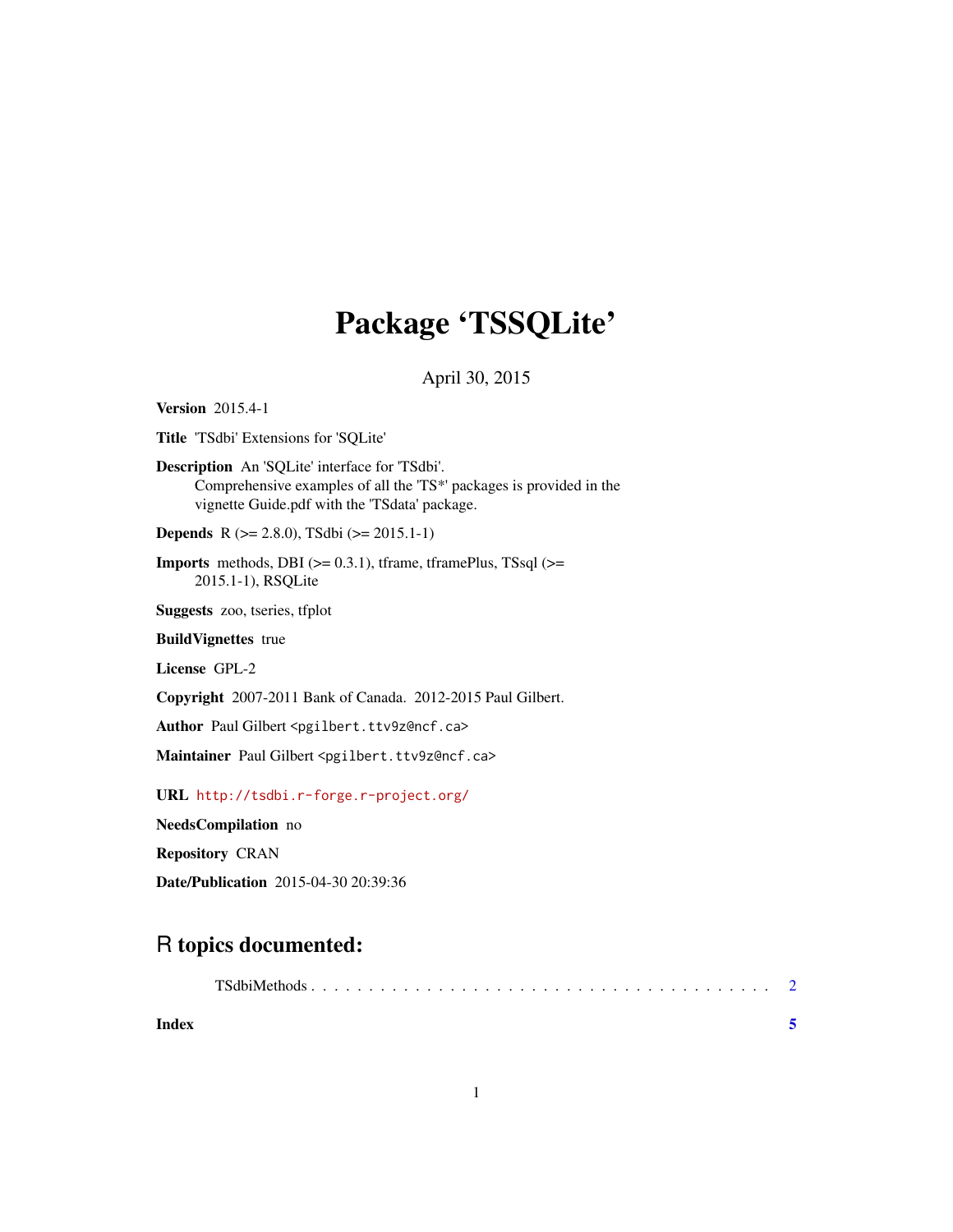<span id="page-1-0"></span>

#### Description

Methods for TSdbi SQLite time series dtabase connection.

#### Usage

```
SQLite(...)
    ## S4 method for signature 'SQLiteConnection,missing'
TSconnect(q, dbname, ...)
    ## S4 method for signature 'character,TSSQLiteConnection'
TSget(
serIDs, con, TSrepresentation=options()$TSrepresentation,
tf=NULL, start=tfstart(tf), end=tfend(tf), names=NULL,
TSdescription=FALSE, TSdoc=FALSE, TSlabel=FALSE, TSsource=TRUE,
vintage=getOption("TSvintage"), panel=getOption("TSpanel"), ...)
    ## S4 method for signature 'ANY, character, TSSQLiteConnection'
TSput(
x, serIDs, con, Table=NULL,
TSdescription.=TSdescription(x), TSdoc.=TSdoc(x), TSlabel.=TSlabel(x),
TSsource.=TSsource(x),
vintage=getOption("TSvintage"), panel=getOption("TSpanel"), ...)
    ## S4 method for signature 'character,TSSQLiteConnection'
TSdates(
serIDs, con,
vintage=getOption("TSvintage"), panel=getOption("TSpanel"), ...)
    ## S4 method for signature 'character,TSSQLiteConnection'
TSdelete(
serIDs, con,
vintage=getOption("TSvintage"), panel=getOption("TSpanel"), ...)
    ## S4 method for signature 'character,TSSQLiteConnection'
TSdescription(x, con, ...)
    ## S4 method for signature 'character,TSSQLiteConnection'
TSdoc(x, con, \ldots)## S4 method for signature 'character,TSSQLiteConnection'
TShabel(x, con, ...)## S4 method for signature 'character,TSSQLiteConnection'
TSsource(x, con, ...)
    ## S4 method for signature 'TSSQLiteConnection'
TSvintages(con)
    ## S4 method for signature 'TSSQLiteConnection'
print(x, \ldots)
```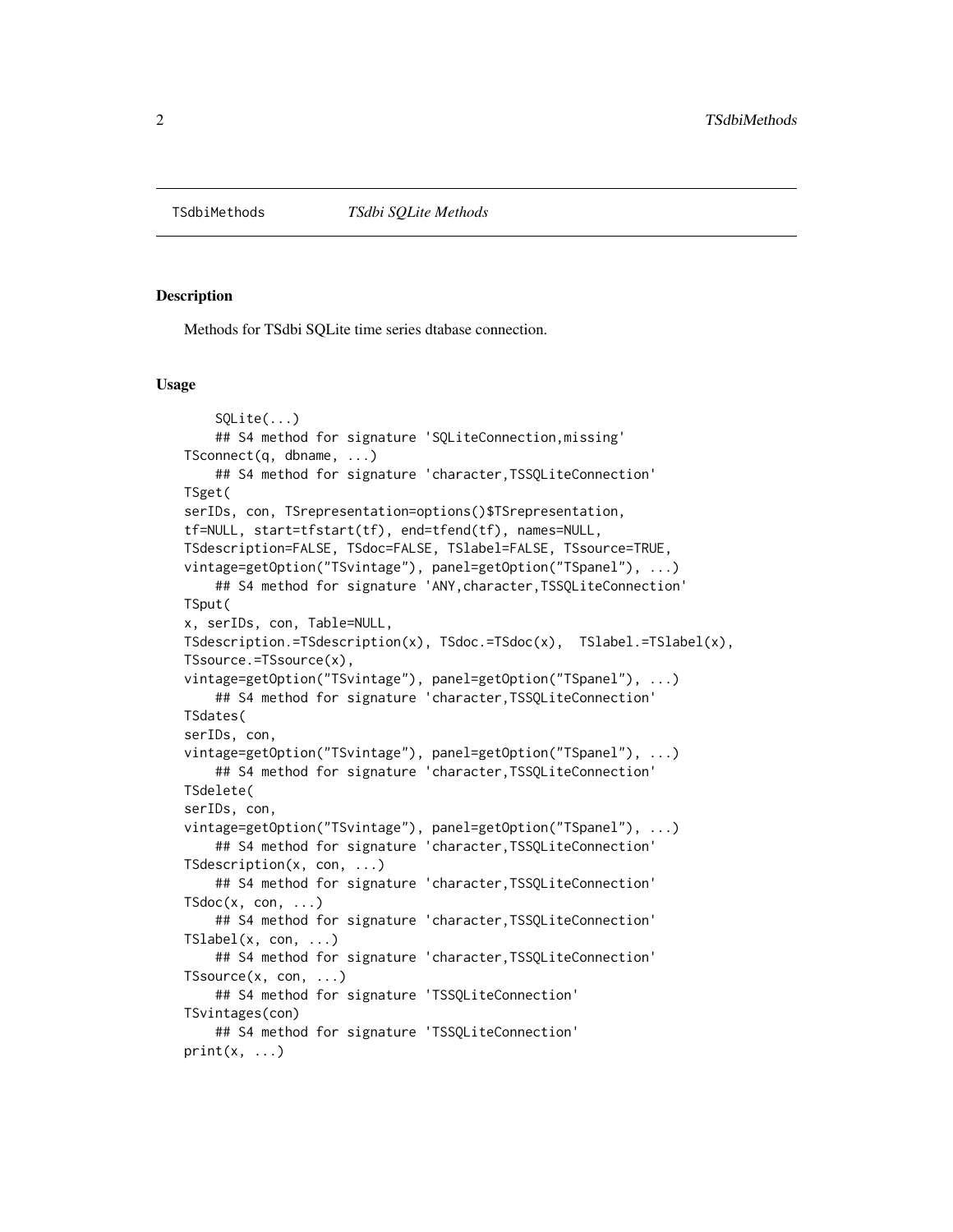#### <span id="page-2-0"></span>TSdbiMethods 3

#### Arguments

| q                | A character string indicating the query interface to use, or a database connection<br>object.                                                             |
|------------------|-----------------------------------------------------------------------------------------------------------------------------------------------------------|
| dbname           | The name of the database to which the connection should be established, omitted<br>if q is a database connection object.                                  |
| con              | A database connection object.                                                                                                                             |
| serIDs           | identifiers for series to extract.                                                                                                                        |
| X                | data series to put on the database, or a series identifier for TS description and<br>TSdoc or, for print, a database connection as returned by TSconnect. |
| TSrepresentation |                                                                                                                                                           |
|                  | time series representation to use for the result.                                                                                                         |
| names            | Optional character vector to use for series names.                                                                                                        |
| tf               | Optional tframe to use for truncating data. (See tfwindow.)                                                                                               |
| start            | Optional start date to use for truncating data. (See tfwindow.)                                                                                           |
| end              | Optional end date to use for truncating data. (See tfwindow.)                                                                                             |
| TSdescription    | TRUE or FALSE indicating whether description should be extracted                                                                                          |
| TSdescription.   | Description to put on the database.                                                                                                                       |
| <b>TSdoc</b>     | TRUE or FALSE indicating whether documentation should be extracted.                                                                                       |
| TSdoc.           | Documentation to put on the database.                                                                                                                     |
| <b>TSlabel</b>   | TRUE or FALSE indicating whether series label should be extracted.                                                                                        |
| TSlabel.         | Short series label to put on the database.                                                                                                                |
| TSsource         | TRUE or FALSE indicating whether source indication should be extracted.                                                                                   |
| TSsource.        | Source indication to put on the database.                                                                                                                 |
| Table            | Character string indicating database table. (In TSput this is necessary if it cannot<br>be determined automatically).                                     |
| vintage          | Vintage to be supplied (if supported by db).                                                                                                              |
| panel            | Panel to be supplied (if supported by db).                                                                                                                |
| $\cdots$         | Arguments passed to other methods.                                                                                                                        |

#### Details

These are SQLite methods for TSdbi. See the TSdbi for details and see the vignette distributed with package TSdata for more complete examples. Package TSsql is required for functions createTSdbTables() and removeTSdbTables(). Typically createTSdbTables() will only be done once, and the tables will not be removed. These steps are done in the example below.

#### Value

depends.

#### See Also

[TSdbi-package](#page-0-0), [dbConnect](#page-0-0), [TSput](#page-0-0), [TSget](#page-0-0)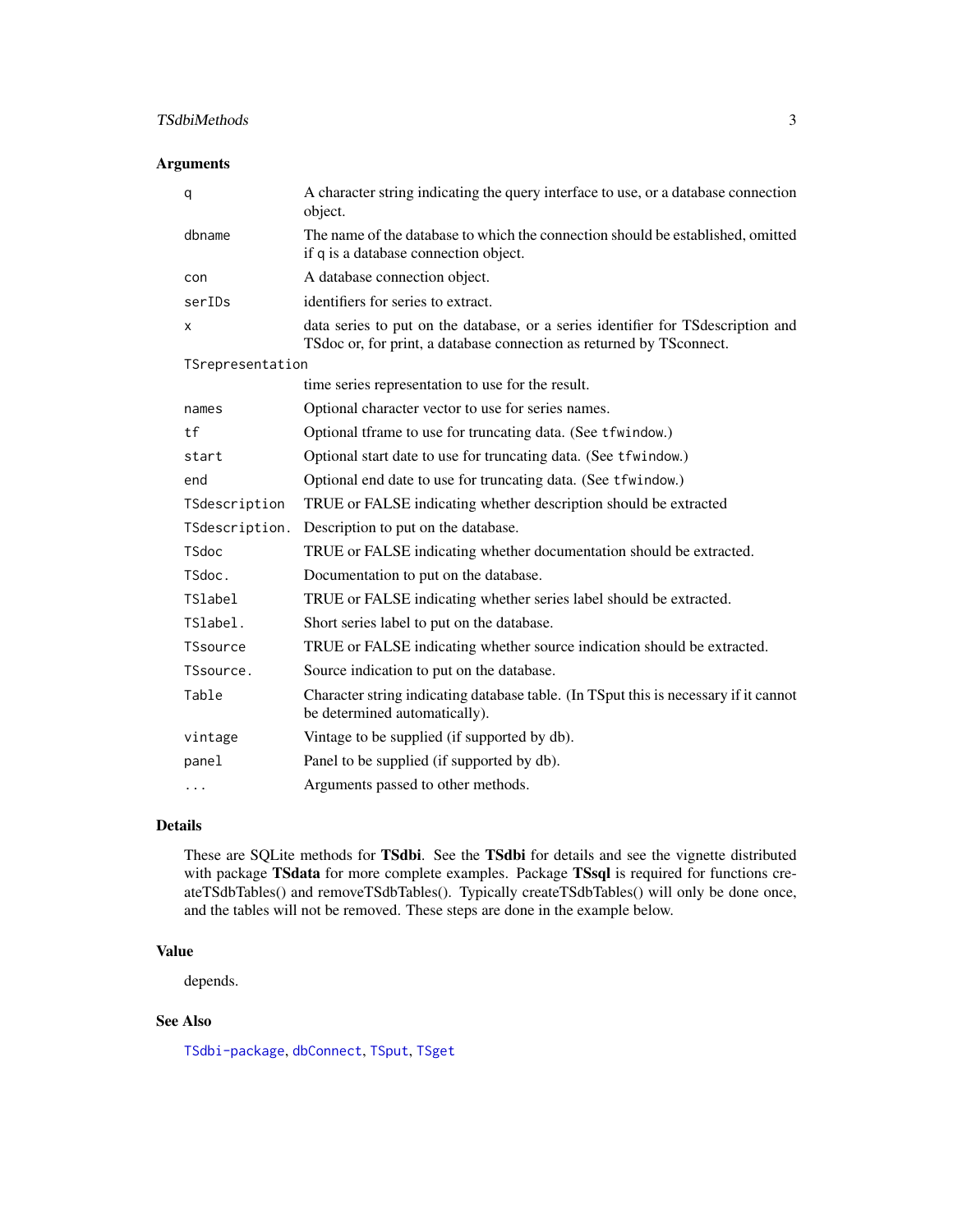#### Examples

```
require("tfplot")
dbfile <- tempfile()
setup <- RSQLite::dbConnect(RSQLite::SQLite(), dbname=dbfile)
TSsql::createTSdbTables(setup, index=FALSE)
con <- TSconnect("SQLite", dbname=dbfile)
z <- ts(rnorm(100), start=c(1975,1), frequency=12)
seriesNames(z) <- "random1"
if(TSexists("random1", con)) TSreplace(z, con) else
TSput(z, con)
z1 <- TSget("random1", con)
tfplot(z1)
z \leq ts(matrix(rnorm(100),50,2), start=c(1975,1), frequency=4)
seriesNames(z) <- c("random2","random3")
if(TSexists("random2", con) |
  TSexists("random3", con) ) TSreplace(z, con) else
TSput(z, con)
z2 <- TSget("random2", con)
tfplot(z2)
TSdates("D1", con)
TSdates("random2", con)
TSdates(c("random1","random2","random3"), con)
TSmeta("random2", con)
options(TSconnection=con)
z2 <- TSget(c("random2","random3"))
z <- TSdates(c("D1","random2","random3"))
print(z)
TSmeta("random2")
TSdelete("random1", con)
TSdelete("random2")
unlink(dbfile)
```